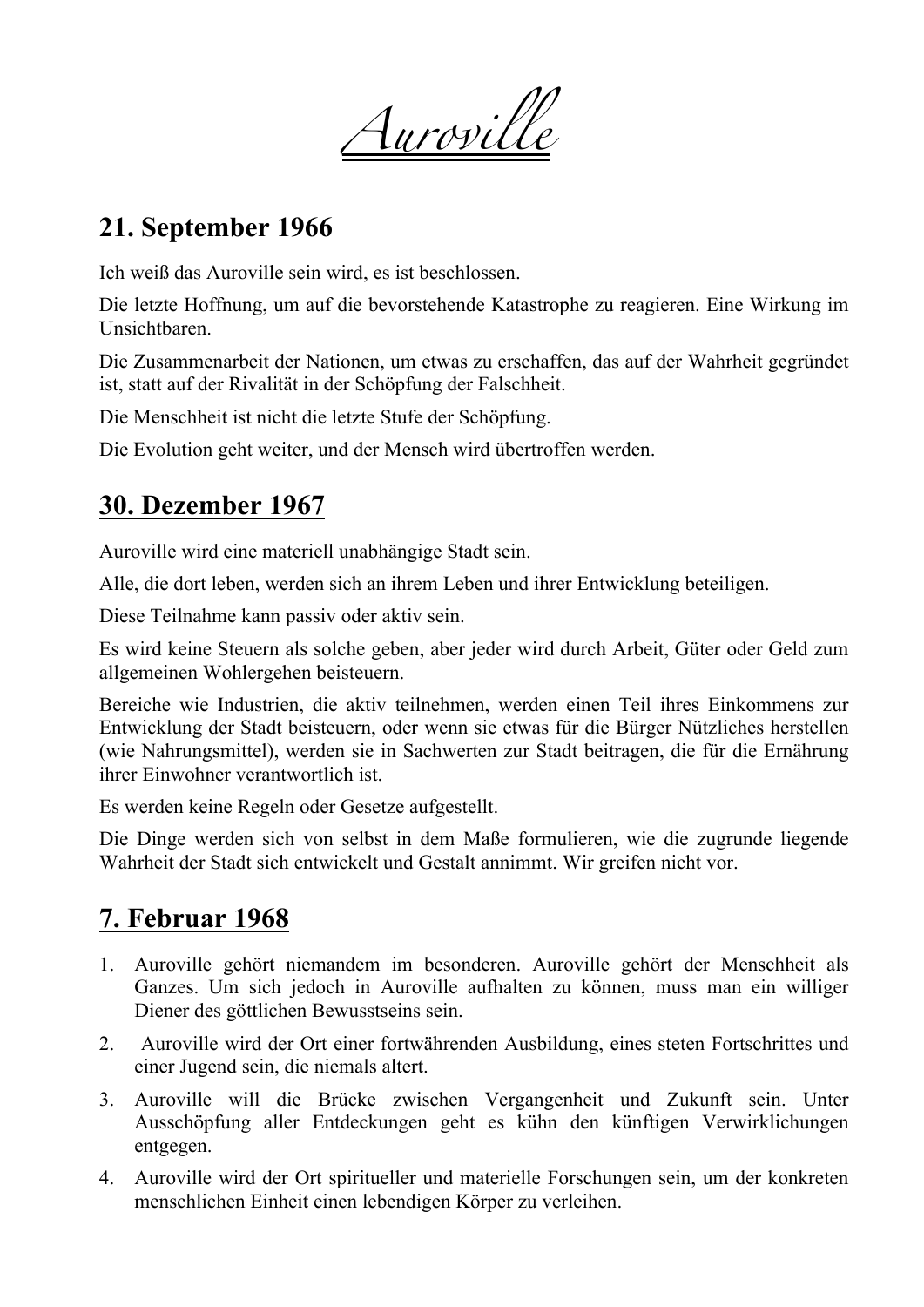- 1. Auroville belongs to nobody in particular. Auroville belongs to humanity as a whole. But to live in Auroville one must be a willing servitor of the Divine Consciousness.
- 2. Auroville will be the place of an unending education, of constant progress, and a youth that never ages.
- 3. Auroville wants to be the bridge between the past and the future. Taking advantage of all discoveries from without and from within, Auroville will boldly spring towards future realisation.
- 4. Auroville will be a site of material and spiritual researches for a living embodiment of an actual Human Unity.

## **6. April 1968**

Jede Bewegung des Zurückweisens oder des Herabstiegs steht im Gegensatz zu einem Leben in Auroville, das ein Leben des Aufstiegs und der Zukunft ist.

Any movement backward or downward is in contradiction to life in Auroville, which is a life of ascent towards the future.

#### **3. August 1968**

Auroville ist der Ort, an dem sich diese neue Lebensweise erarbeitet, ein Zentrum beschleunigter Evolution, wo der Mensch anfangen soll, seine Welt durch die Macht des inneren Geistes zu verändern.

Auroville is the place where this new way of living is being worked out, it is a center of accelerated evolution where man must begin to change his world through the power of the inner Spirit.

#### **30. August 1969**

Auroville wants to be the cradle of the superman.

Auroville, the free international township. No army, no police…

They are replaced by a battalion of guards, consisting of athletes and gymnasts.

## **17. September 1969**

The earth needs a place where people can live sheltered from all national rivalries, all social conventions, all contradictory moralities and antagonistic religions.

A place where, freed from all those slaveries of the past, human beings will be able to wholly dedicate themselves to the discovery and practice of the Divine Consciousness that wants to manifest.

Auroville wants to be that place, and offers itself to all those who aspire to live tomorrow's truth.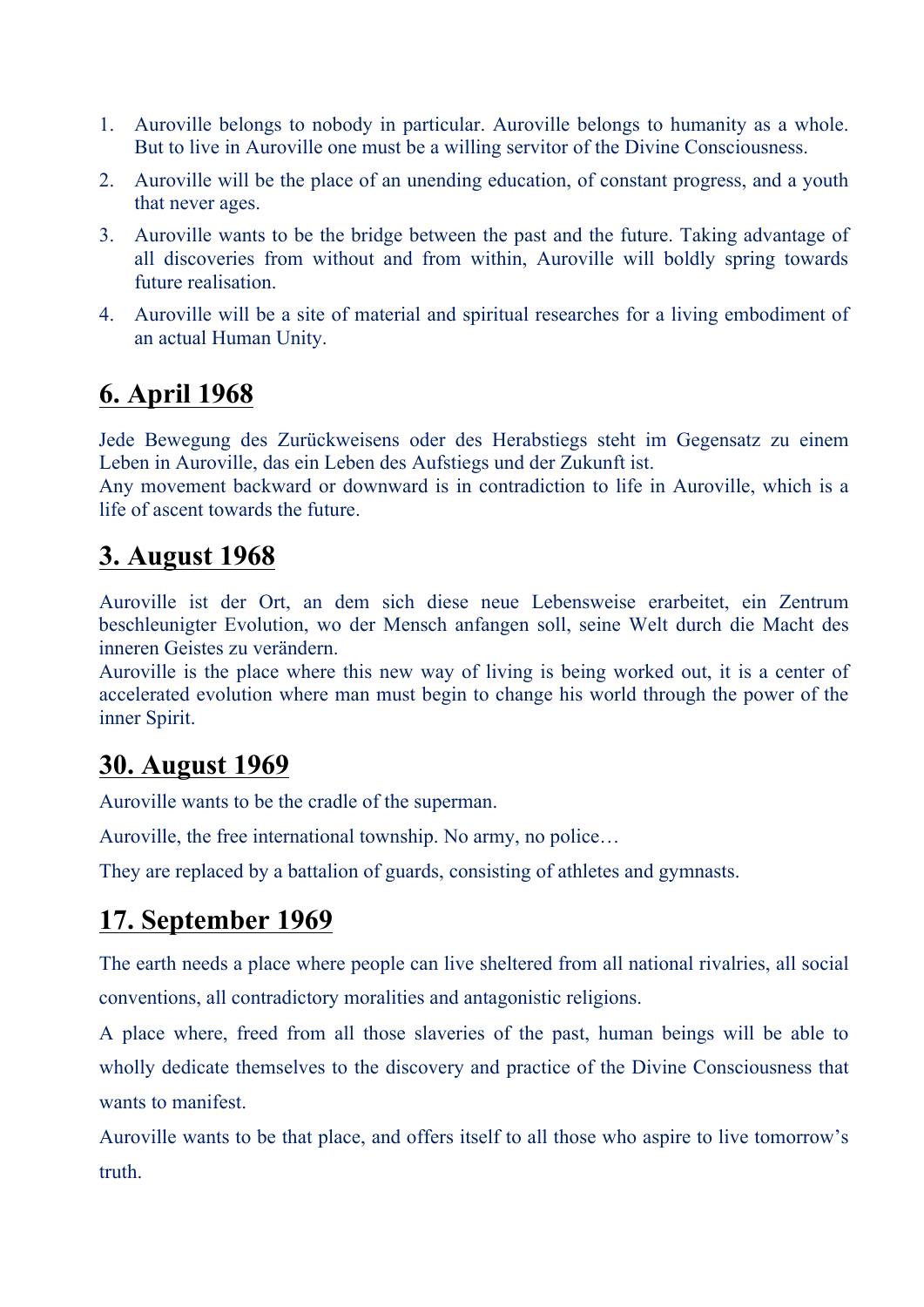## **20. September 1969**

Auroville is the ideal place for those who want to know the joy and liberation of not having any more personal possession.

# **15. November 1969**

Who took the initiative of Auroville? **The Supreme Lord.** Who is participating in the financing of Auroville? **The Supreme Lord.** If one wants to live in Auroville, what does it mean for oneself? **Striving towards the supreme perfection.** In order to live in Auroville, must one be a student of Yoga? **All life is a yoga. Thus one cannot live without practicing the supreme yoga.** Will family life continue in Auroville? **If one has not gone beyond that.** Can one keep religion in Auroville? **If one has not gone beyond that.** Can one be atheistic in Auroville? **If one has not gone beyond that.** Will there be a social life in Auroville? **If one has not gone beyond that.** Will there be compulsory community activities in Auroville? **Nothing is compulsory.** Will money circulate in Auroville? **No, it is only with outside that Auroville will have money dealings.** Who will be the owner of lands and buildings? **The Supreme Lord.** In which languages will teaching be given? **In all languages spoken on earth.**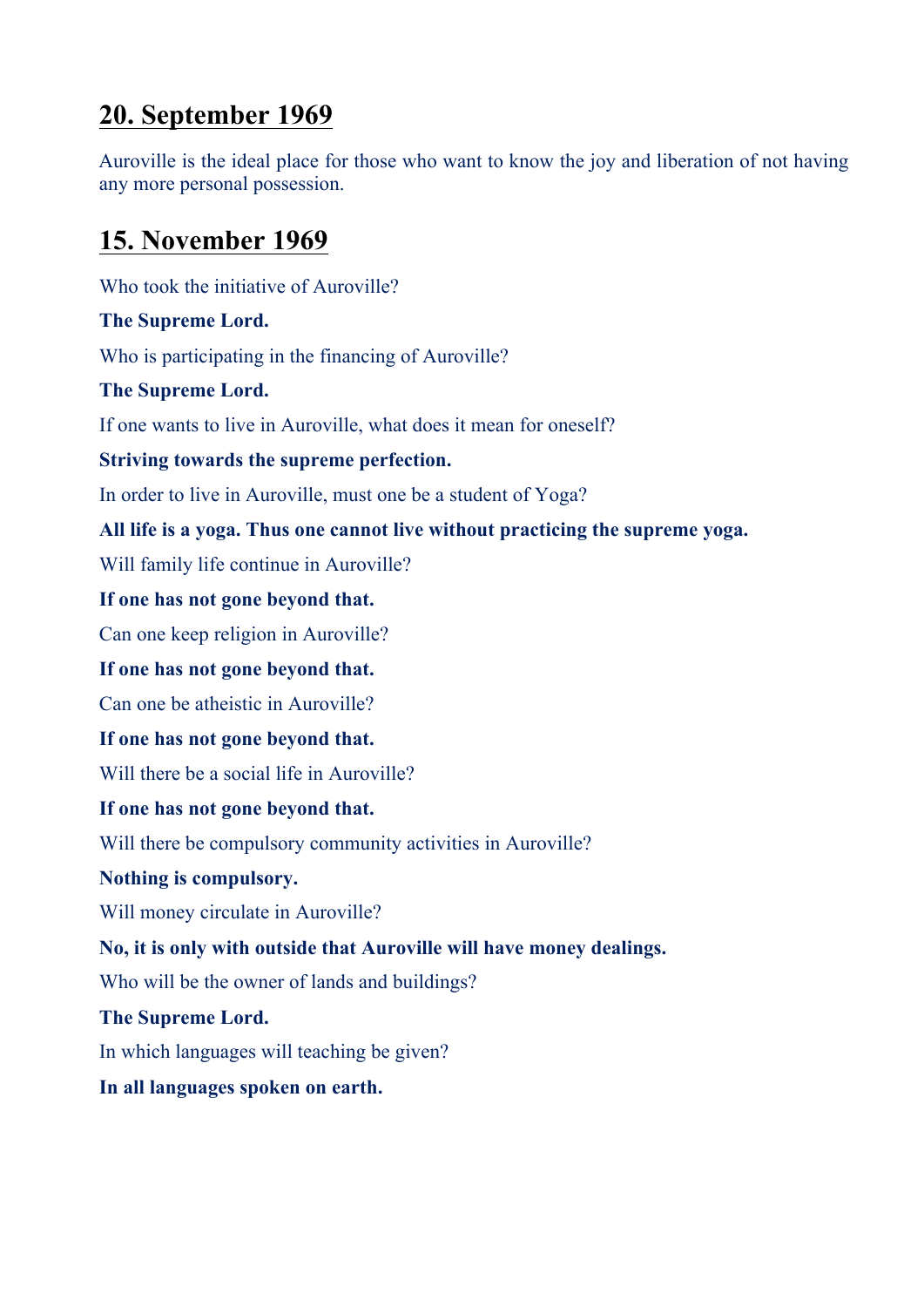# **31. December 1969 (Matrimandir)**

…and at this center, there is what we first called the "Matrimandir" – which I always see as a very large hall, absolutely bare, you understand, and getting a light from above: it should be so arranged that the light from above gets concentrated on a spot where there would be... what we want to put as the center of the city. We first thought of Sri Aurobindo's symbol, but we can put anything we like. Like that, with a ray of light constantly striking from above – revolving and revolving… to follow the sun, you understand. If it's done well, it would be very good. And then, below, people would be able to sit and meditate, or just rest, but there would be NOTHING – nothing except something comfortable below so they can sit without getting tired, probably with pillars acting at the same time as backrests. Something like that. That's what I always see. A hall with a ceiling high enough to allow sunlight to come in as a RAY, depending on the time of the day, and fall on that center which will be there.

## **3. January 1970 (Matrimandir)**

I could describe it. It came like this. It will be a kind of hall which will be like the inside of a column. No windows. Ventilation will be artificial, with this kind of machinery (Mother points to an air conditioner), and just a roof. And sunlight striking the center; or, when there is no sunlight (at night or on overcast days), an electric spotlight. The idea is to build right now an example or a "model" for a hundred people or so. Once the city is built and the experiment is made, we will make a BIG thing of it – but then it will be very big, for one or two thousand people. And the second one will be built around the first, which means that the first will go only when the second is built.

But the big temple will be built afterwards, and then on a huge scale.... The smaller one will go only once the bigger one is built. But of course, for the city to be completed, we must allow some twenty years (for everything to be in order, in its place). It's the same with the gardens: all the gardens that are being prepared are for now, but in twenty years, all that will have to be on another scale; then it will have to be something really... really beautiful. And I wonder what substance that globe should be made of, the big one?... The small one could be made of crystal: for a globe this size (gesture about one foot) I think it will do. The globe will have to be visible from every corner of the room.

Yes, a roof with two sides so as to get sunlight. It will have to be so arranged that rainwater can't get in. Something that needs to be opened and closed every time it rains won't do, it's not possible; it will have to be in such a way that rainwater can't get in. But sunlight must get in AS A BEAM, not diffused. So the opening will have to be limited....

It's a kind of tower with twelve regular facets representing the twelve months of the year, and absolutely empty.... Only, it will have to hold one to two hundred people. So, to support the roof, there would be inside (not outside, inside) twelve columns; and right at the center, the object of concentration.... And with the sun's concentration, all year round it will have to get in AS A BEAM (not diffused: it will have to be so arranged that it can get in as beams); then, according to the hour of the day and the month of the year, the beam will revolve (there will be some device at the top) and it will be directed onto the center. At the center, there will be the symbol [of Mother], then Sri Aurobindo's symbol supporting a globe. A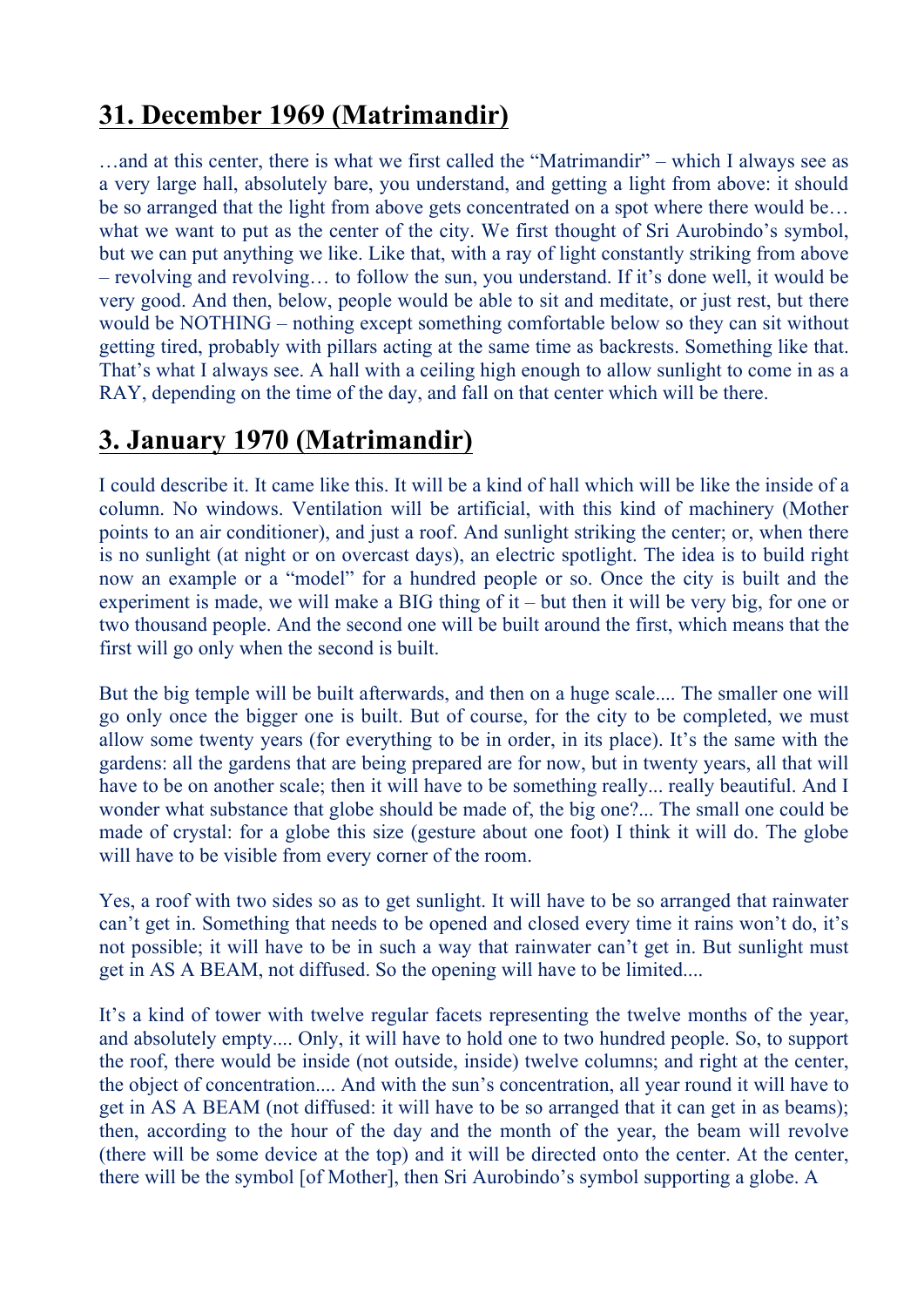globe which we'll try to have made of a transparent substance such as crystal or... A large globe. Then people will be let in order to concentrate – (laughing) to learn to concentrate! No fixed meditations, nothing of the sort, but they will have to stay there in silence – silence and concentration.

So, depending on the hour of the day (the hour of the day and the month of the year), the sun will go round. Then, at night, as soon as sunlight has vanished, we'll switch on spotlights which will have the same effect and the same color. Night and day the light will remain there. But no windows or lamps or things of the sort – nothing. Ventilation through air conditioners (they're set inside the walls, that's very easy).

## **25. March 1970**

For instance, the idea is that those who will live in Auroville will have no money—there is no circulation of money—but to eat, for instance, everyone has the right to eat, naturally, but… On quite a practical level, we had conceived the possibility of all types of food according to everyone's tastes or needs (for example, vegetarian cooking, non-vegetarian cooking, diet cooking, etc.), and those who want to get food from there must do something in exchange—work, or… It's hard to organize in practice, on a quite practical level…. You see, we had planned a lot of lands around the city for large-scale agriculture for the city's consumption. But to cultivate those lands, for the moment we need money, or else materials. So… Now I have to face the whole problem in every detail, and it's not easy!

You see, the idea is that there will be no customs in Auroville and no taxes, and Aurovilians will have no personal property. Like that on paper, it's very fine, but when it comes to doing it in practice…

The problem is always the same: those given the responsibility should be people with a... universal consciousness, of course, otherwise… Wherever there is a personal consciousness, it means someone incapable of governing—we can see how governments are, it's frightful!

## **3. June 1970 – True Aurovilian**

#### TO BE A TRUE AUROVILIAN

1) The will to consecrate oneself entirely to the Divine.

That's what HE said. I found it fine.

2) The Aurovilian must not be a slave to his desires.

The idea is this: "We come to Auroville to escape social and moral rules that are artificially practiced everywhere, but it is not to live in the licentiousness of the satisfaction of every desire: it is to rise above desires in a truer consciousness." Something like that…. It appears they quite need this! (Mother laughs) So we should add it.

1) The first necessity is the inner discovery so as to find out what one truly is behind all social, moral, cultural …racial, hereditary appearances.